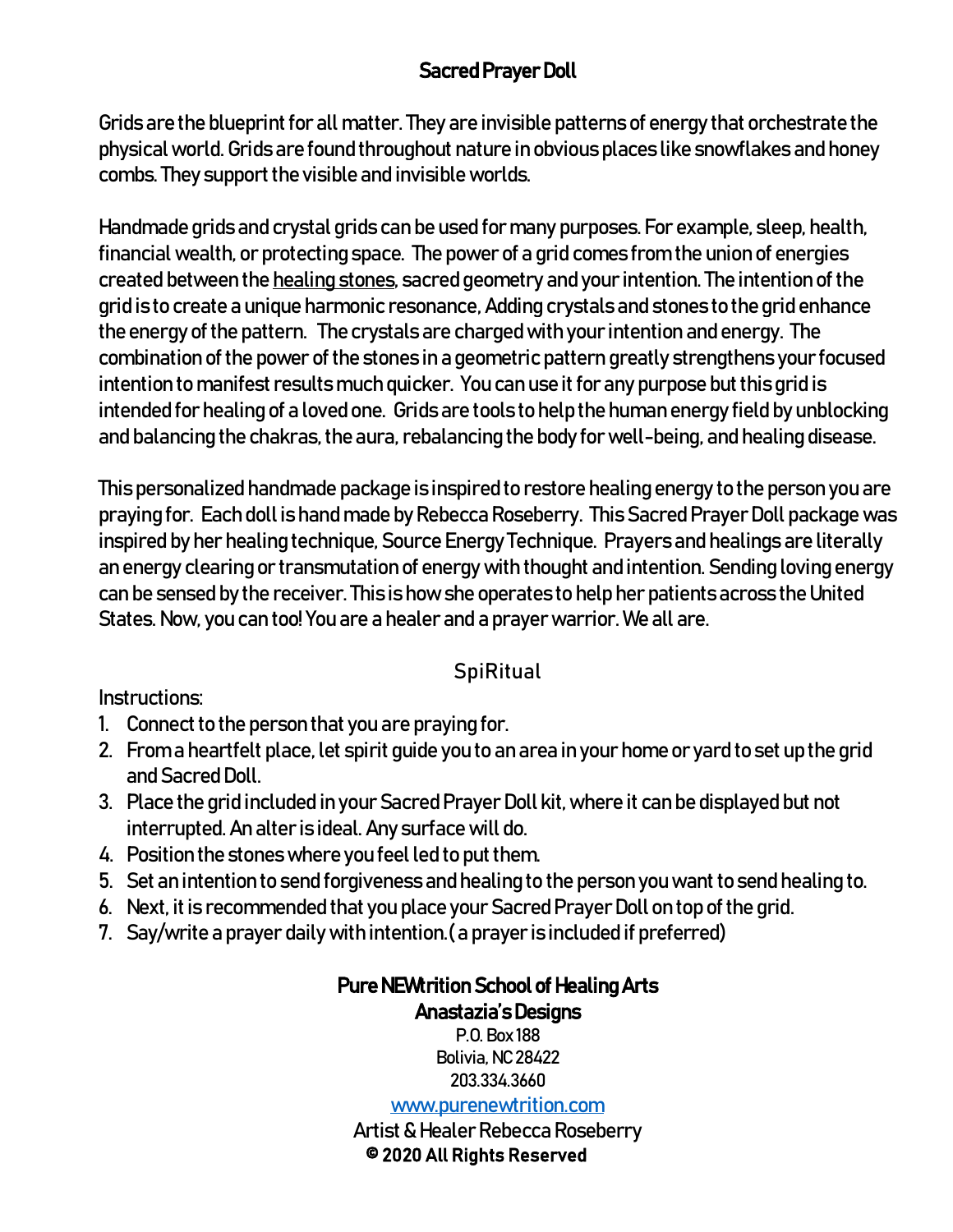## PRAYER Suggestions

- 1. Creator of All that Is, it is commanded that\_\_\_\_\_\_\_\_\_\_\_\_\_\_\_\_\_\_ be healed on all levels, dimensions, timelines, universes, and galaxies. Show me! It is done. It is done. It is done. Thank you.
- 2. Universal Oneness, heal and clear all negative blockages that are hindering \_\_\_\_\_\_\_\_\_\_\_\_\_\_\_\_\_ 100% now. Thank you
- 3. Lord, please send divine healing and restoration to \_\_\_\_\_\_\_\_\_\_\_\_\_\_\_\_\_.
- 4. I see, feel and know that \_\_\_\_\_\_\_\_\_\_\_\_\_\_\_\_\_\_\_ is healed and renewed on all levels. Thank you
- 5. Thank you for the complete healing of \_\_\_\_\_\_\_\_\_\_\_\_\_\_\_\_ by the power and mercy of your grace.
- 6. \_\_\_\_\_\_\_\_\_\_\_\_\_\_\_\_\_\_\_\_\_\_\_\_\_\_\_\_\_\_\_\_\_\_\_\_\_\_\_\_\_\_\_\_\_\_\_\_\_\_\_\_\_\_\_\_\_\_\_\_\_\_\_\_\_\_\_\_\_\_\_\_ \_\_\_\_\_\_\_\_\_\_\_\_\_\_\_\_\_\_\_\_\_\_\_\_\_\_\_\_\_\_\_\_\_\_\_\_\_\_\_\_\_\_\_\_\_\_\_\_\_\_\_\_\_\_\_\_\_\_\_\_\_\_\_\_\_\_\_\_\_\_\_\_ \_\_\_\_\_\_\_\_\_\_\_\_\_\_\_\_\_\_\_\_\_\_\_\_\_\_\_\_\_\_\_\_\_\_\_\_\_\_\_\_\_\_\_\_\_\_\_\_\_\_\_\_\_\_\_\_\_\_\_\_\_\_\_\_\_\_\_\_\_\_\_\_ \_\_\_\_\_\_\_\_\_\_\_\_\_\_\_\_\_\_\_\_\_\_\_\_\_\_\_\_\_\_\_\_\_\_\_\_\_\_\_\_\_\_\_\_\_\_\_\_\_\_\_\_\_\_\_\_\_\_\_\_\_\_\_\_\_\_\_\_\_\_\_\_ \_\_\_\_\_\_\_\_\_\_\_\_\_\_\_\_\_\_\_\_\_\_\_\_\_\_\_\_\_\_\_\_\_\_\_\_\_\_\_\_\_\_\_\_\_\_\_\_\_\_\_\_\_\_\_\_\_\_\_\_\_\_\_\_\_\_\_\_\_\_\_\_ \_\_\_\_\_\_\_\_\_\_\_\_\_\_\_\_\_\_\_\_\_\_\_\_\_\_\_\_\_\_\_\_\_\_\_\_\_\_\_\_\_\_\_\_\_\_\_\_\_\_\_\_\_\_\_\_\_\_\_\_\_\_\_\_\_\_\_\_\_\_\_\_ \_\_\_\_\_\_\_\_\_\_\_\_\_\_\_\_\_\_\_\_\_\_\_\_\_\_\_\_\_\_\_\_\_\_\_\_\_\_\_\_\_\_\_\_\_\_\_\_\_\_\_\_\_\_\_\_\_\_\_\_\_\_\_\_\_\_\_\_\_\_\_\_

Pure NEWtrition School of Healing Arts Anastazia's Designs P.O. Box 188 Bolivia, NC 28422 203.334.3660 [www.purenewtrition.com](http://www.purenewtrition.com/) Artist & Healer Rebecca Roseberry

© 2020 All Rights Reserved